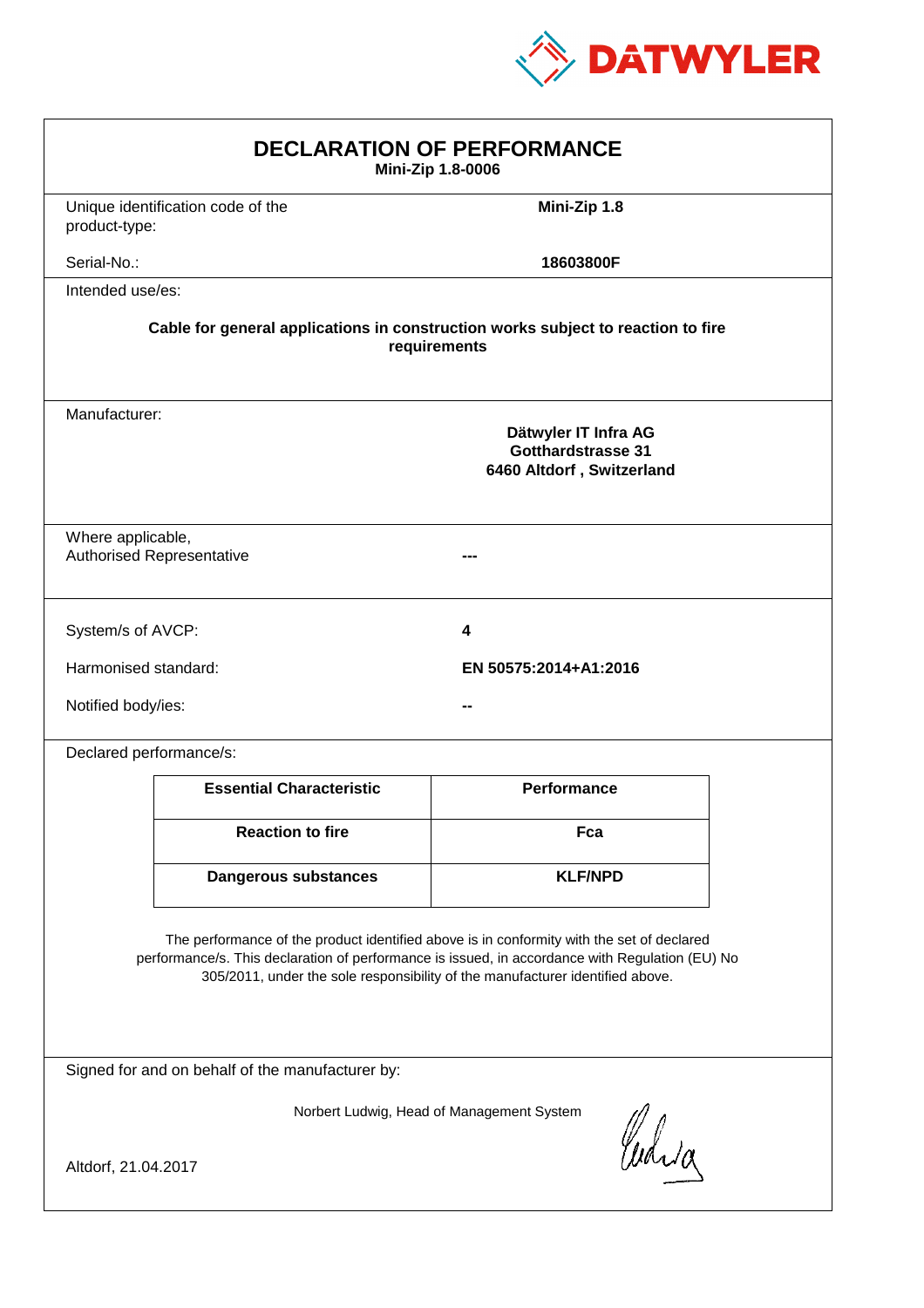

| LEISTUNGSERKLÄRUNG<br>Mini-Zip 1.8-0006                                                                                                                                                                                                                    |                                                                                |                |  |
|------------------------------------------------------------------------------------------------------------------------------------------------------------------------------------------------------------------------------------------------------------|--------------------------------------------------------------------------------|----------------|--|
|                                                                                                                                                                                                                                                            | Eindeutiger Kenncode des Produkttyps:                                          | Mini-Zip 1.8   |  |
| Serien-Nr.:                                                                                                                                                                                                                                                |                                                                                | 18603800F      |  |
| Verwendungszweck(e):                                                                                                                                                                                                                                       |                                                                                |                |  |
| Kabel/Leitung für allgemeine Anwendungen in Bauwerken in Bezug auf die<br>Anforderungen an das Brandverhalten                                                                                                                                              |                                                                                |                |  |
| Hersteller:                                                                                                                                                                                                                                                | Dätwyler IT Infra AG<br><b>Gotthardstrasse 31</b><br>6460 Altdorf, Switzerland |                |  |
|                                                                                                                                                                                                                                                            | Wo anwendbar, Bevollmächtigter:                                                |                |  |
| Leistungsbeständigkeit:                                                                                                                                                                                                                                    | System(e) zur Bewertung und Überprüfung der                                    | 4              |  |
|                                                                                                                                                                                                                                                            | Harmonisierte Norm:<br>EN 50575:2014+A1:2016                                   |                |  |
|                                                                                                                                                                                                                                                            | Notifizierte Stelle(n):                                                        |                |  |
| Erklärte Leistung(en):                                                                                                                                                                                                                                     |                                                                                |                |  |
|                                                                                                                                                                                                                                                            | <b>Wesentliche Merkmale</b>                                                    | Leistung       |  |
|                                                                                                                                                                                                                                                            | <b>Brandverhalten</b>                                                          | Fca            |  |
|                                                                                                                                                                                                                                                            | Gefährliche Stoffe                                                             | <b>KLF/NPD</b> |  |
| Die Leistung des vorstehenden Produkts entspricht der erklärten Leistung/den erklärten<br>Leistungen. Für die Erstellung der Leistungserklärung im Einklang mit der Verordnung (EU) Nr.<br>305/2011 ist allein der obengenannte Hersteller verantwortlich. |                                                                                |                |  |
| Unterzeichnet für den Hersteller und im Namen des Herstellers von:                                                                                                                                                                                         |                                                                                |                |  |
| Norbert Ludwig, Head of Management System<br>Curia<br>Altdorf, 21.04.2017                                                                                                                                                                                  |                                                                                |                |  |
|                                                                                                                                                                                                                                                            |                                                                                |                |  |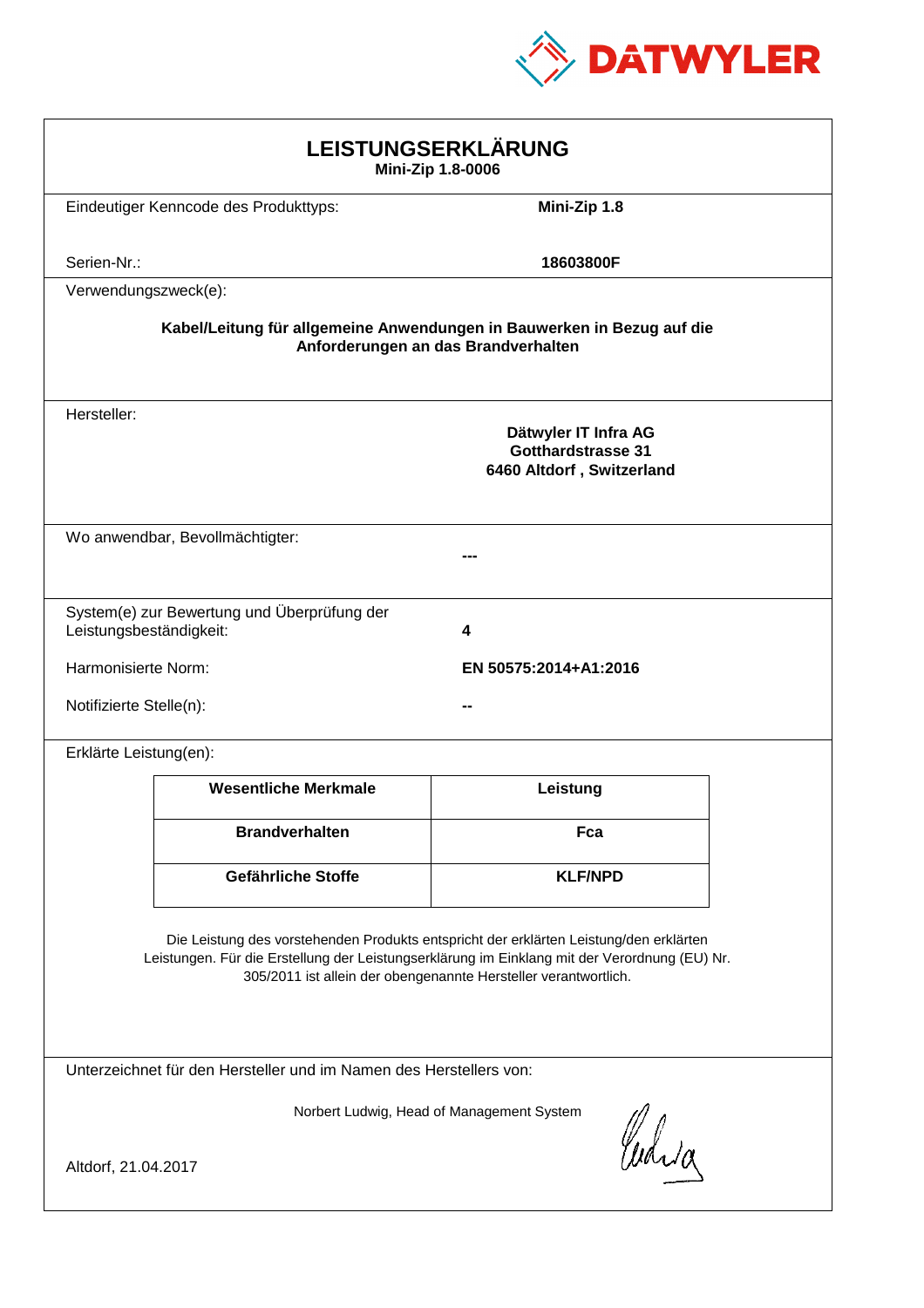

| <b>PRESTATIEVERKLARING</b><br>Mini-Zip 1.8-0006                                                                                                                                                                                                                             |                                                                         |                                                                                |  |
|-----------------------------------------------------------------------------------------------------------------------------------------------------------------------------------------------------------------------------------------------------------------------------|-------------------------------------------------------------------------|--------------------------------------------------------------------------------|--|
| producttype:                                                                                                                                                                                                                                                                | Unieke identificatiecode van het                                        | Mini-Zip 1.8                                                                   |  |
| Serienr.:                                                                                                                                                                                                                                                                   |                                                                         | 18603800F                                                                      |  |
| Beoogd(e) gebruik(en):                                                                                                                                                                                                                                                      |                                                                         |                                                                                |  |
| Kabels voor algemene toepassingen in bouwwerken die onder<br>voorschriften inzake materiaalgedrag bij brand vallen                                                                                                                                                          |                                                                         |                                                                                |  |
| Fabrikant:                                                                                                                                                                                                                                                                  |                                                                         | Dätwyler IT Infra AG<br><b>Gotthardstrasse 31</b><br>6460 Altdorf, Switzerland |  |
| indien van toepassing, Gemachtigde:                                                                                                                                                                                                                                         |                                                                         |                                                                                |  |
| prestatiebestendigheid:<br>Geharmoniseerde norm:<br>Aangemelde instantie(s):                                                                                                                                                                                                | Het systeem of de systemen voor de<br>beoordeling en verificatie van de | 4<br>EN 50575:2014+A1:2016                                                     |  |
| Aangegeven prestatie(s)                                                                                                                                                                                                                                                     |                                                                         |                                                                                |  |
|                                                                                                                                                                                                                                                                             | Essentiële kenmerken                                                    | <b>Prestatie</b>                                                               |  |
|                                                                                                                                                                                                                                                                             | <b>Brandreactie</b>                                                     | Fca                                                                            |  |
|                                                                                                                                                                                                                                                                             | Gevaarlijke stoffen                                                     | <b>KLF/NPD</b>                                                                 |  |
| De prestaties van het hierboven omschreven product zijn conform de aangegeven prestaties. Deze<br>prestatieverklaring wordt in overeenstemming met Verordening (EU) nr. 305/2011 onder de exclusieve<br>verantwoordelijkheid van de hierboven vermelde fabrikant verstrekt. |                                                                         |                                                                                |  |
| Ondertekend voor en namens de fabrikant door:                                                                                                                                                                                                                               |                                                                         |                                                                                |  |
| Norbert Ludwig, Head of Management System<br>Curia<br>Altdorf, 21.04.2017                                                                                                                                                                                                   |                                                                         |                                                                                |  |
|                                                                                                                                                                                                                                                                             |                                                                         |                                                                                |  |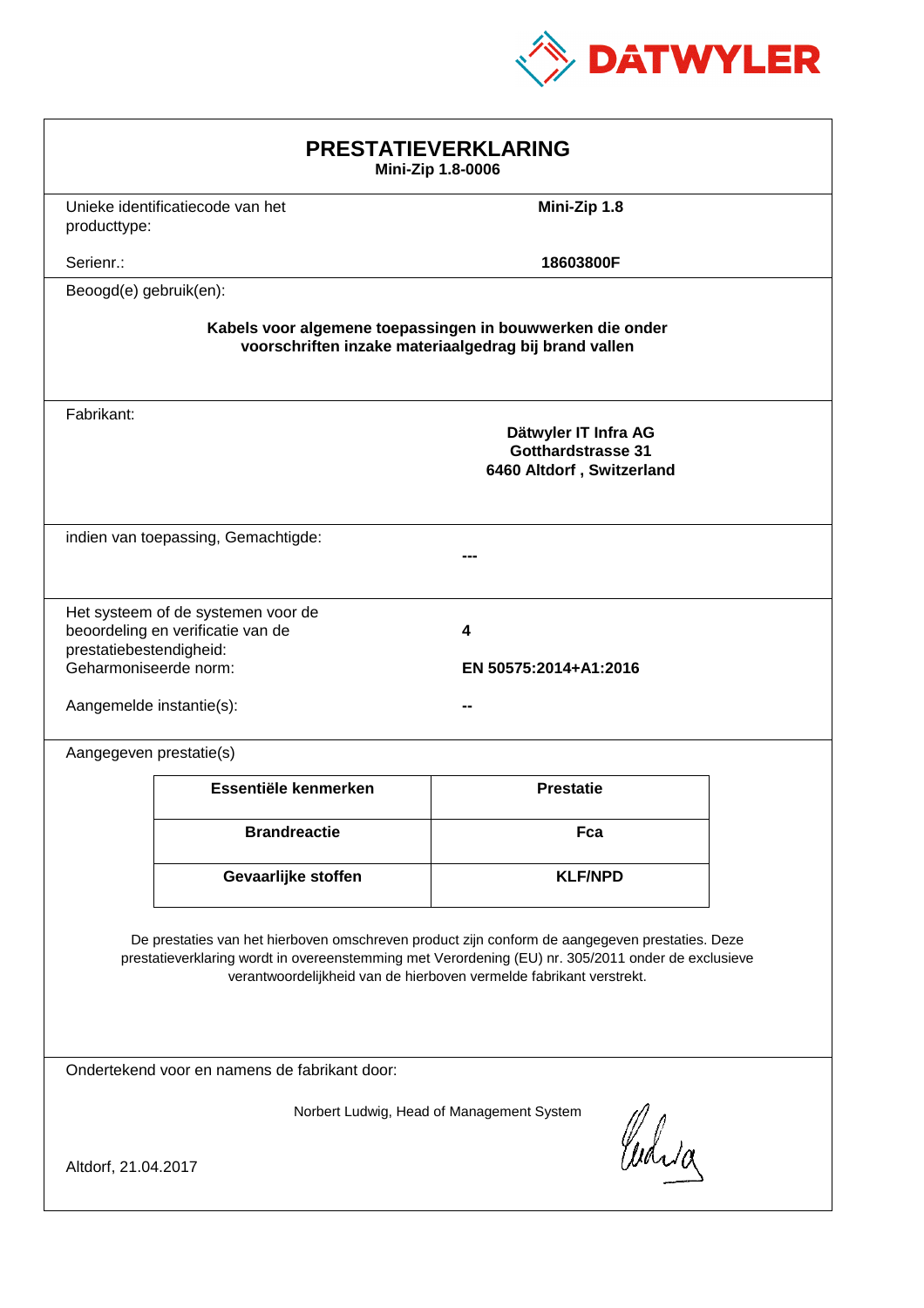

| DÉCLARATION DES PERFORMANCES<br>Mini-Zip 1.8-0006                                                                                                                                                                                                                |                                                                                                                |                                                                         |  |  |
|------------------------------------------------------------------------------------------------------------------------------------------------------------------------------------------------------------------------------------------------------------------|----------------------------------------------------------------------------------------------------------------|-------------------------------------------------------------------------|--|--|
| produit type:                                                                                                                                                                                                                                                    | Code d'identification unique du                                                                                | Mini-Zip 1.8                                                            |  |  |
| Numéro de série:                                                                                                                                                                                                                                                 |                                                                                                                | 18603800F                                                               |  |  |
| Usage(s) prévu(s):                                                                                                                                                                                                                                               |                                                                                                                |                                                                         |  |  |
|                                                                                                                                                                                                                                                                  | Câble pour applications générales dans les ouvrages de construction soumis<br>aux exigences de réaction au feu |                                                                         |  |  |
| Fabricant:                                                                                                                                                                                                                                                       |                                                                                                                | Dätwyler IT Infra AG<br>Gotthardstrasse 31<br>6460 Altdorf, Switzerland |  |  |
|                                                                                                                                                                                                                                                                  | Le cas échéant, Mandataire                                                                                     |                                                                         |  |  |
| performances:<br>Norme harmonisée:<br>Organisme(s) notifié(s):                                                                                                                                                                                                   | Système(s) d'évaluation et de<br>vérification de la constance des                                              | 4<br>EN 50575:2014+A1:2016                                              |  |  |
|                                                                                                                                                                                                                                                                  | Performance(s) déclarée(s):                                                                                    |                                                                         |  |  |
|                                                                                                                                                                                                                                                                  | Caractéristique essentielle                                                                                    | <b>Performance</b>                                                      |  |  |
|                                                                                                                                                                                                                                                                  | <b>Réaction au feu</b>                                                                                         | Fca                                                                     |  |  |
|                                                                                                                                                                                                                                                                  | <b>Substances dangereuses</b>                                                                                  | <b>KLF/NPD</b>                                                          |  |  |
| Les performances du produit identifié ci-dessus sont conformes aux performances déclarées.<br>Conformément au règlement (UE) no 305/2011, la présente déclaration des performances est<br>établie sous la seule responsabilité du fabricant mentionné ci-dessus. |                                                                                                                |                                                                         |  |  |
| Signé pour le fabricant et en son nom par:                                                                                                                                                                                                                       |                                                                                                                |                                                                         |  |  |
| Norbert Ludwig, Head of Management System<br>Curia<br>Altdorf, 21.04.2017                                                                                                                                                                                        |                                                                                                                |                                                                         |  |  |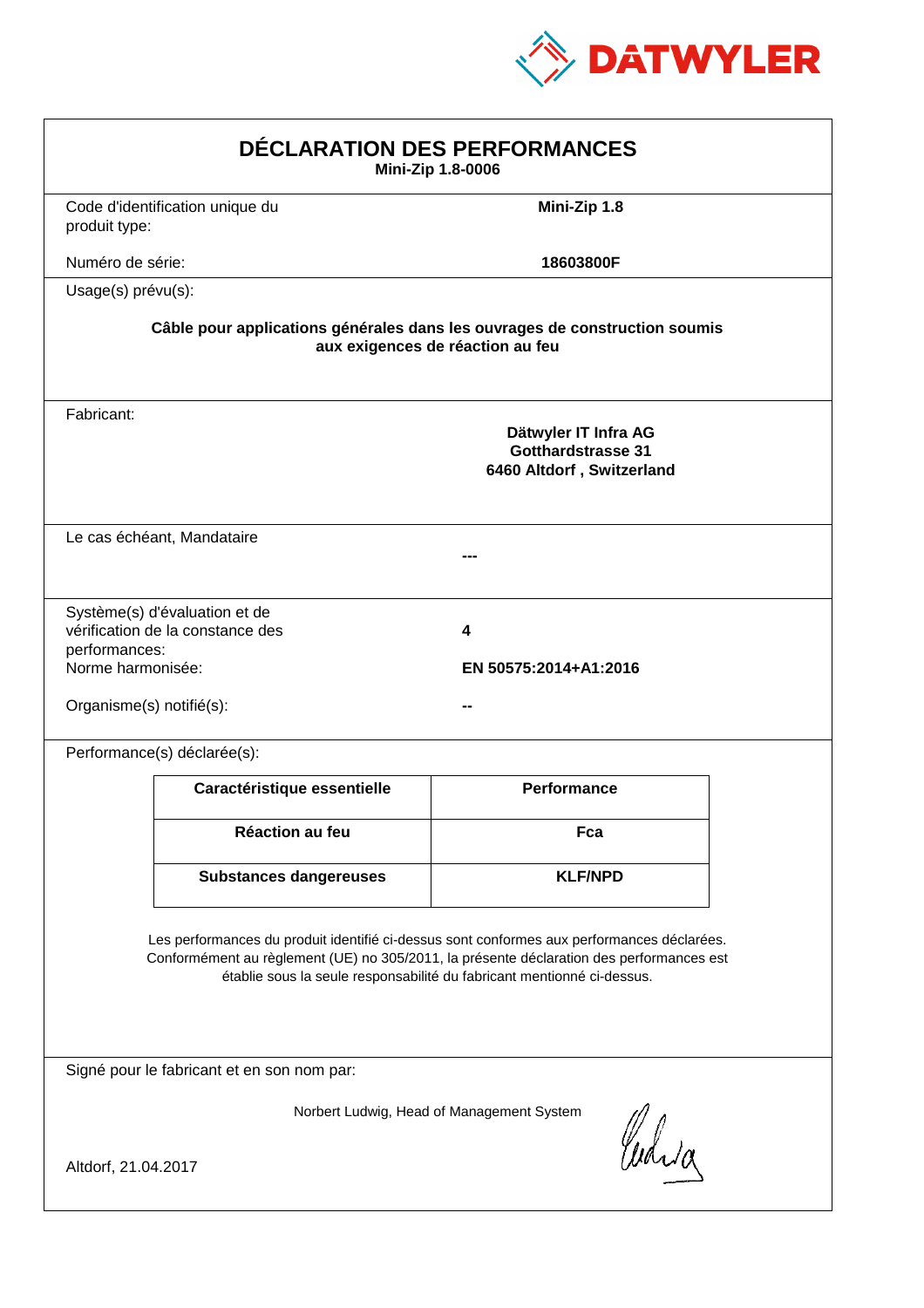

| <b>DECLARACIÓN DE PRESTACIONES</b><br>Mini-Zip 1.8-0006                                                                                                                                                                                                                                        |                     |  |  |
|------------------------------------------------------------------------------------------------------------------------------------------------------------------------------------------------------------------------------------------------------------------------------------------------|---------------------|--|--|
| Código de identificación única del<br>producto tipo:                                                                                                                                                                                                                                           | Mini-Zip 1.8        |  |  |
| Número de serie:                                                                                                                                                                                                                                                                               | 18603800F           |  |  |
| Usos previstos:                                                                                                                                                                                                                                                                                |                     |  |  |
| Cable sujeto a requisitos de reacción al fuego para aplicaciones generales en obras<br>de construcción                                                                                                                                                                                         |                     |  |  |
| Fabricante:<br>Dätwyler IT Infra AG<br>Gotthardstrasse 31<br>6460 Altdorf, Switzerland                                                                                                                                                                                                         |                     |  |  |
| En su caso, Representante autorizado:                                                                                                                                                                                                                                                          |                     |  |  |
| Sistemas de evaluación y verificación<br>de la constancia de las prestaciones<br>4<br>$(EVCP)$ :<br>Norma armonizada:<br>EN 50575:2014+A1:2016<br>Organismos notificados:                                                                                                                      |                     |  |  |
| Prestaciones declaradas:                                                                                                                                                                                                                                                                       |                     |  |  |
| Característica esencial                                                                                                                                                                                                                                                                        | <b>Prestaciones</b> |  |  |
| Reacción al fuego                                                                                                                                                                                                                                                                              | Fca                 |  |  |
| <b>Sustancias peligrosas</b>                                                                                                                                                                                                                                                                   | <b>KLF/NPD</b>      |  |  |
| Las prestaciones del producto identificado anteriormente son conformes con el conjunto de<br>prestaciones declaradas. La presente declaración de prestaciones se emite, de conformidad con<br>el Reglamento (UE) nº 305/2011, bajo la sola responsabilidad del fabricante arriba identificado. |                     |  |  |
| Firmado por y en nombre del fabricante por:                                                                                                                                                                                                                                                    |                     |  |  |
| Norbert Ludwig, Head of Management System<br>anda<br>Altdorf, 21.04.2017                                                                                                                                                                                                                       |                     |  |  |